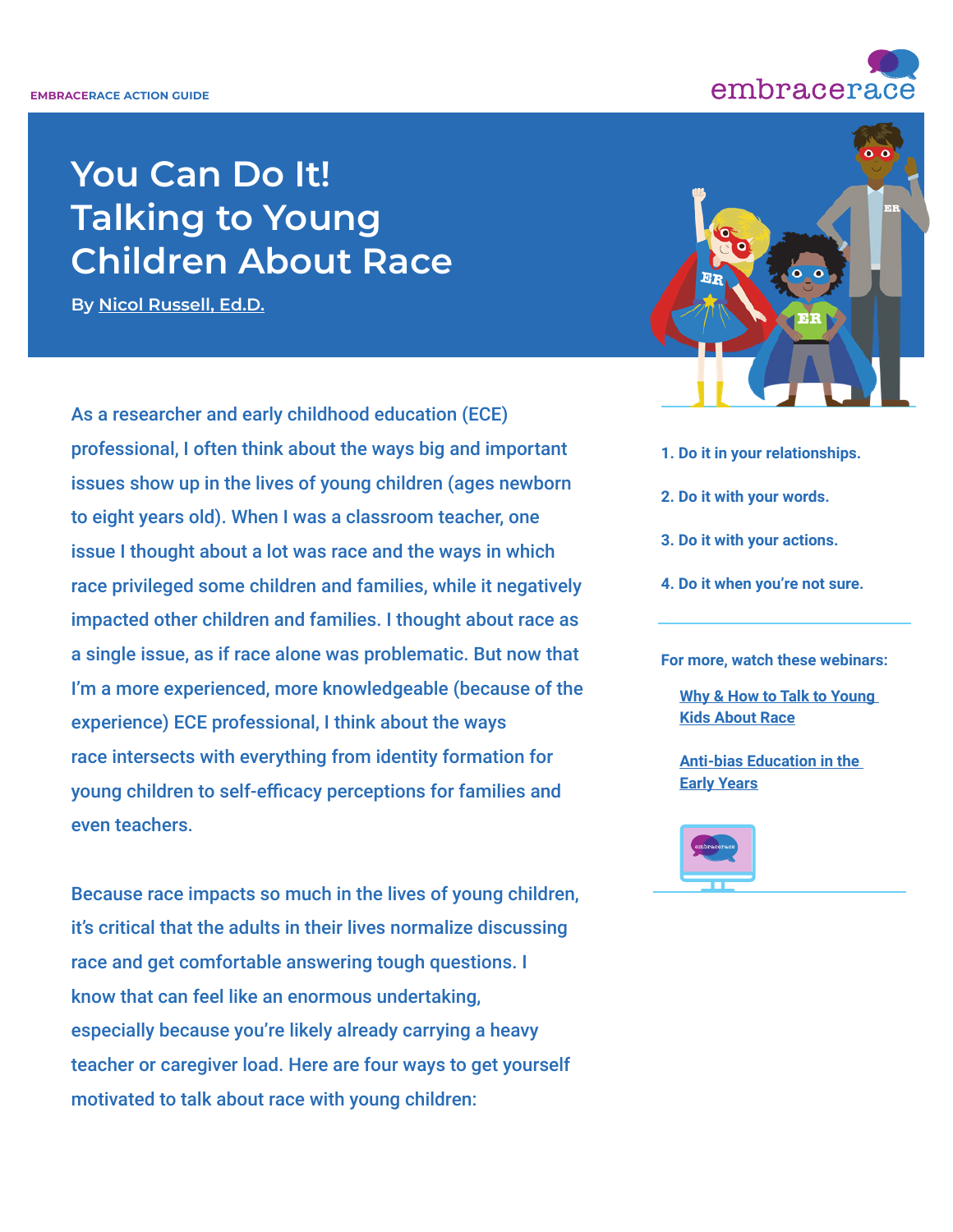## **1. Do it in your relationships.**

 Find or create your own "let's talk about race" community. Put out a call to your fellow teachers or caregivers, asking them to join you in getting ready to have brave conversations about race. If you can't find anyone locally, join an online community. When you're looking for online communities, try searching social media platforms for learning communities focused on key terms like social justice, racial justice, and equity. If you can't find what you are looking for online, try starting your own anti-bias community. Yes, that's right; YOU can create a community to help support yourself and others. An idea for getting started is to host a watch party for the film *Reflecting on Anti-bias Education in Action: The Early Years.* The film includes footage of anti-bias strategies being used by ECE colleagues and can encourage you when you see the power of an intentional focus on racial and social justice. Watch the film and find the support resources [here](https://www.antibiasleadersece.com/the-film-reflecting-on-anti-bias-education-in-action/).

**If there is anything more important than your words about race, it is your actions about race. Get in the habit of checking in with yourself and asking questions.**

### **2. Do it with your words.**

 To have brave conversations about race you'll need to familiarize yourself with the words you want to use with children. You may feel like you don't know how to explain some racial terms so young children will understand them. Don't despair! There are many high-quality resources out there to help you. A book I would recommend is [Our Skin: A First Conversation About Race](https://www.penguinrandomhouse.com/books/667991/our-skin-a-first-conversation-about-race-by-megan-madison-and-jessica-ralli-illustrated-by-isabel-roxas/) by Megan Madison and Jessica Ralli and illustrated by Isabel Roxas. I like this book so much because it uses simple-to-say words to explain advanced concepts like racism and racial justice. Those words can empower children to feel like they can contribute to the conversation.

**BRE** 

#### **3. Do it with your actions.**

Do it with your actions. If there is anything more important than your words about race, it is your actions about race. Get in the habit of checking in with yourself and asking questions like:

- **•** How did I show the children in my care that I care about racial justice?
- **•** When are there opportunities during the day for me to model fairness?
- **•** What are ways I can encourage the children to learn about and include others?